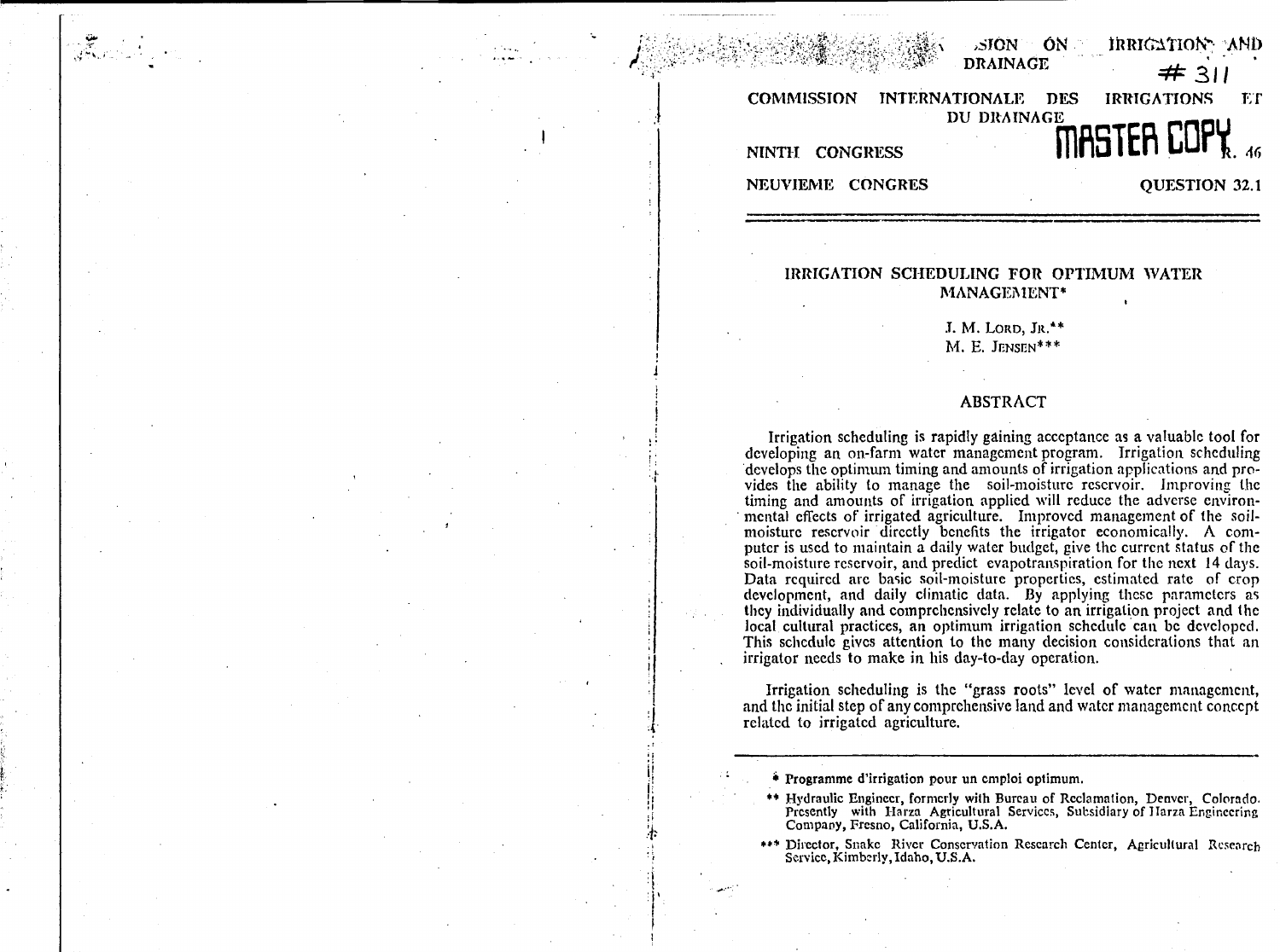# RESUME ET. CONCLUSIONS

Les plans d'irrigation jouent un rôle important dans l'utilisation optima des ix. En obtenant un minutagc optimuni, ainsi que les quantites exactes au nécessaire pour l'irrigation, on contrôle les réservoirs chargés d'assu-

l'humidification des sols. Comme le rapport atmosphere/humidite sols est une affaire compliquée, celui qui s'occupe d'une ferme irriguée t s'y entendre en tcneur d'cau pour ics sols, en meteorologie, en equations ;/eau/plants, en hydraulique, en cc qui concerne les systemes d'irrigation, si qu'en combinaisons de ces differents facteurs dans le systême qu'il ise. Unc des solutions à ces connaissances multiples consiste à employer profcssionnel des systemes d'irrigation.

Le premier but d'un service d'irrigation consiste à fournir au directeur les *annations* les plus recentes en ce qui concerne le contenu en eau des sols it chacun des champs a des coats reduits. Le but principal du service est permettre à celui qui dirige la ferme d'intensifier la production sans imenter les dépenses accessoires.

En 1969, on a créé un programme de direction d'irrigation (IMS), dans districts A et B du projet Minidoka en Idaho. En 1973, le projet IMS té étendu à trois autres zones d'irrigation en Idaho, et le Bureau de Réclattion a fourni l'emploi du temps pour 35.000 hectares (85.000 acres) de res irrigables. Le programme total du Bureau de Reclamation a porte plus de 53.000 hectares (130.000 acres) en Idaho, Californie, Wyoming, xas, Colorado et Kansas.

Le Bureau des services d'irrigation permet à l'irrigateur de faire des néfices grâce à l'accroissement des récoltes, à une meilleure utilisation ou e diminution de la main-d'oeuvre, un meilleur emploi des eaux, et une ninution des pertes du sol en nitrates, ainsi que grace a ''absence de scs en périodes de pointe et à une diminution des problèmes de drainage. : même, IMS rend service au district irrigué en diminuant la quantité :au utilisee, les drainages rcquis et les problemes d'approvisionnement en u. Le pays, l'état, la nation bénéficient des améliorations apportées sel par l'irrigation, l'utilisation de ressources naturelles, et l'absence !frets contraires sur Penvironnement.

Grâce à l'application du programme de développement de l'IMS, le coût Poperation en 1973 a été de \$1 par hectare (\$ 4,50 par acre) pour les ;ions indiquees. L'experience et les chiffres fournis montrent que pour de andes étendues l'irrigation s'établirait entre  $\frac{1}{2}$  2,50 à  $\frac{1}{2}$  5 par hectare ( $\frac{1}{2}$  1 à par acre) par an scion les services rendus.

Le Bureau de Réclamation fournit actuellement à l'irrigateur trois stèmes d'aide. Ce sont "Le guide en matière d'irrigation", "Méthode ,ricole", et "Champ par champ". Ces trois methodes permettent a rrigatcur de prendre la decision finale en ce qui concerne la quantite et lc oment où il a besoin d'eau.

Le guide en matière d'irrigation indique les périodes d'irrigation pour s récoltes principales pour une région donnée en fonction de l'évaporation des teneurs en eau. Le guide est revu toute les semaines à partir des donies climatiques obtenues d'une station centrale. Il indique les quantités

*A*

d'eau à employer en moyenne par jour, et le total par semaine, amsi que la totalité de l'eau usée jusqu'à présent et les prévisions pour la semaine suivante.

La méthode agricole est beaucoup plus complète que le Guide, mais donne à peu près les mêmes informations. Les chiffres fournis dans la Méthode agricole sont obtenus à partir d'informations visant une ferme irriguée typique, tandis que le guide de l'irrigation représente une région irriguée en général. La Méthode agricolc comme le Guide requièrent de la part de l'irrigateur la tenue de renseignements exacts en matiere de precipitations, d'irrigation, de quantités et d'emploi du temps.

La méthode "Champ par champ" fournit à l'irrigateur le contenu journalier en eau de chaque champ. Si des renseignements adéquats sont obtenus les quantités et le réglage peuvent être fournis.

La méthode "Champ par champ" offre à l'irrigateur un plan venant d'un ordinateur une fois ou deux fois par semaine qui est considéré "à la page" en ce qui concerne son programme d'irrigation. L'évaporation est prévue pour les 14 jours suivants et réévaluée pour chaque période d'irrigation. Ce prévisions sur l'évaporation sont établies à partir de renseignements remon tant loin en arrière et peuvent être modifiés pour des périodes de 7 jours of des périodes de 3 jours, (modifications à long terme ou court terme) si l'or prévoit des anomalies climatiques pour la durée visée.

Un quatrième concept actuellemant à l'étude utilise la méthode "Champ pa champ" et l'étend à un projet d'irrigation complet. Les besoins en eau scron calculés et répartis dans le système d'irrigation, à partir d'un réservoir of d'un canal, pour etre fournis au champ du fermier de cette facon on pourri prévoir les périodes de pointe, établir les possibilités du système, et fourni des renseignements sur les moyens de traiter ces différents problèmes.

L'etablissement de plans pour l'irrigation va devenir de plus en plu important puisque l'accroissement de la population exige une augmentatio des produits nutritifs. On aura besoin de plus cn plus de bureaux qualifie dans le contrôle de l'irrigation si l'on veut que les ressources en eau soien au mieux utilisées.

# **INTRODUCTION**

This paper describes the role and purpose of irrigation scheduling for optimum water management, and the characteristics of a professional irrigition management service that is rapidly gaining acceptance in the wester United States.

Optimum irrigation water management generally requires regulating soil-water reservoir so that it is never depleted so much that crop growth significantly affected. The manager of an irrigated farm is responsible for managing a reservoir—the soil-water or root–zone reseroir—from which tl rate of withdrawal by evapotranspiration is neither readily apparent nor cz the rate of withdrawal be controlled. Furthermore, the level or content the soil-water reservoir is not visible; it can only be determined directly,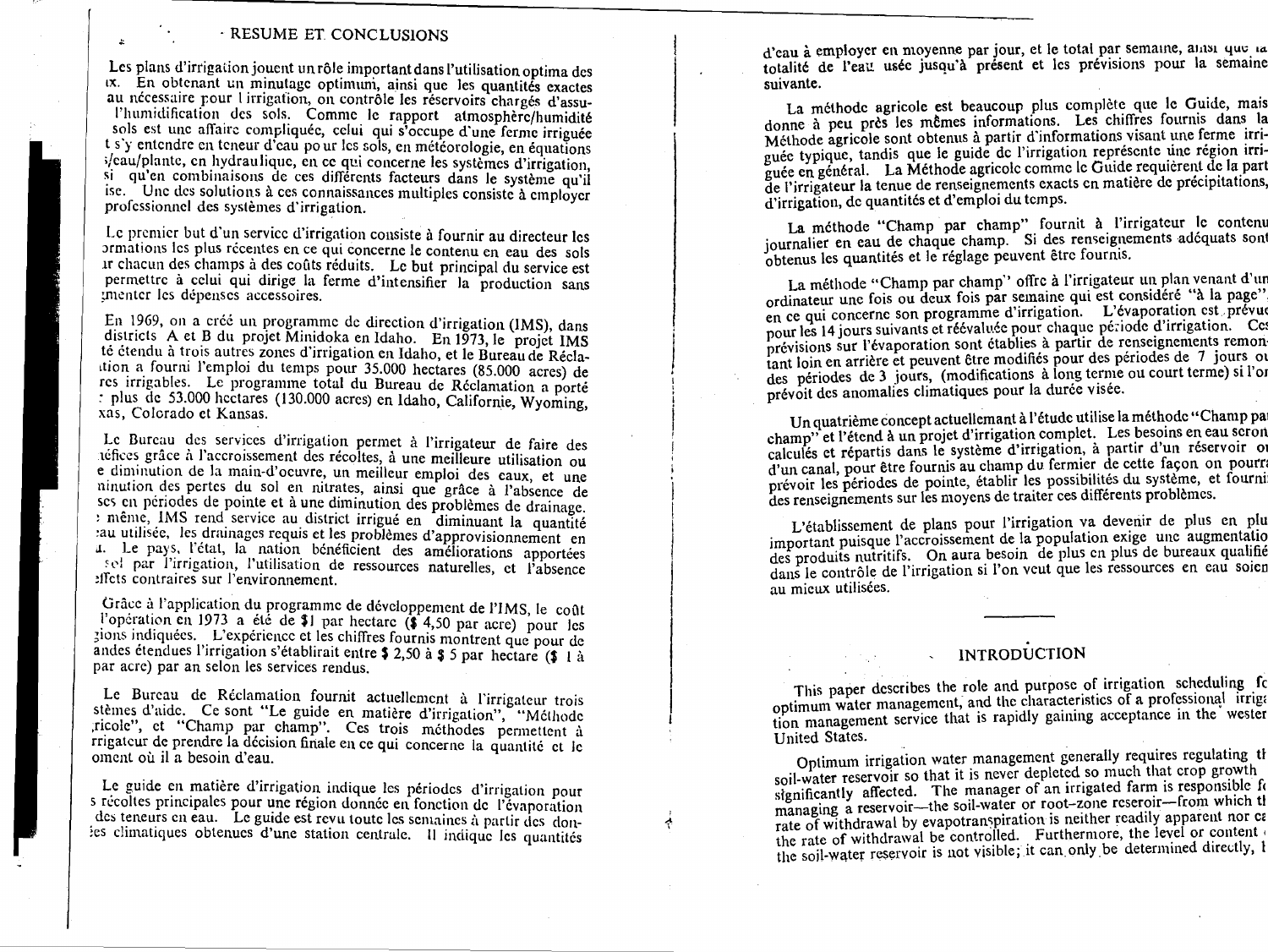gravimetric soil samples, or indirectly, by using one of several complicated instruments. Thus, optimum water management is difficult to achieve.

The soil-water-atmosphere system is complicated. When soil water is not limiting and there is a complete green crop cover, the rate of evapotranspiration is controlled almost completely by climatic conditions. When soil water is not limiting but only a partial crop cover exists or a crop is approaching maturity, climatic, soil and crop conditions influence evapotranspiration. In many areas, rainfall plays a significant, but uncontrolled role.

Besides the usual skills necessary for normal farming operations to achieve optimum water management, the manager of an irrigated farm must understand soil-moisture flow, meteorology, soil-water-plant growth interactions, hydraulics of the irrigation system and of overland flow, and the interactions of all of these factors within the constraints of his irrigation system. The alternative to these demanding requirements is to obtain professional irrigation management services. The alternative becomes more attractive when institutional constraints, or indirect effects of poor management are ivolved. For example, the goal of optimum water managements may be to maximize the net return per unit area while maintaining a favourable salt concentration in the soil solution, but restraints may be imposed on the quantity of deep percolation and saline return flow. When a country has very limited water supplies, and society demands maximum food production. the timing and amounts of irrigation water applied must be optimized to limit evapotranspiration without significantly limiting plant growth. Under these conditions, the farm manager must attempt to maximize production per unit volume of irrigation water, or consider the potential increase in production from the next increment of water to be applied. Similarly, when water is not limiting, but its cost is a major factor in crop production, the farm manager must attempt to maximize net returns per unit volume of water used.

Since optimum water management objectives depend on the optimizing goals, optimum water management is more complicated than merely distributing irrigation water, without large losses, through the canal system to the various farms. A canal system is not efficient if it efficiently conveys the wrong quantity of water at a particular time for throughout the season (Olivier, 1972).

Irrigation scheduling will become increasingly more important as food production must be increased to keep pace with population growth. Professional irrigation management services, using the latest advances in irrigation science and technology, will be needed to fully implement optimum water management practices.

#### IRRIGATION SCHEDULING

#### **PURPOSE**

The purpose of irrigation scheduling is to effectively implement a strategy with one or more specific goals of maximizing yields, net returns and wateruse efficiency, or minimize indirect adverse effects. Irrigation scheduling to attain a specific goal requires a full understanding' of the complicated crop-soil-atmosphere system, so that water is provided when needed based on technical fact and experienced judgement, rather than on historic schedules or arbitrary rules.

#### **SCOPE**

Irrigation scheduling predicts when to irrigate and the amount of water to be applied. Irrigations must be scheduled within the constraints of the existing irrigation system and within the ability of the farm manager and his labor force to respond. An irrigation scheduling service supplies the farm manager with data on the current status of the soil-water reservoir, the expected rate of withdrawal to a critical level or the date of the next irrigation, and the amount of water that should be applied to refill this reservoir.

# **ALTERNATIVE METHODS**

The method described in this paper is to schedule irrigations based on the measured or estimated soil-water status, and to predict dates when soil-water will be depleted to desired or critical levels. This method is usually accompanied by inspecting field conditions using trained technicians to verify predictions, and observing other management problems, such as non-uniform water applications, infiltration problems, or malfunctioning irrigation equipment. The traditional approach to improving water management is to first train the farm manager to understand soil-water-plant relationships so that he can schedule irrigations using various tools, such as tensiometers, soilmoisture blocks, evaporation pans, manual soil sampling augers and tubes. This approach has been tried in many areas, but with little success. Irrigations also can be scheduled following historical practices, rigid calendar intervals, or by general field observations; but this approach seldom results in optimum water management.

#### **PROGRESS**

Evaluations of farm irrigation practices during the 1960's in the western United States (Tyler et al. 1964; and Willardson, 1967) showed that irrigation scheduling practices changed little during the 25 years since Israelson (1944) made similar evaluations in the late 1930's and the early 1940's. These studies indicated the improvements in irrigation scheduling or techniques to optimize water management were not keeping pace with new developments in irrigation technology: Research studies were begun in 1966 at the Snake RiVer.,Contervation ReSeatcb,,Center, ARS, USDA; Kimberly, Idaho, to develop new techniques for modernizing and significantly improving irrigadevelop new techniques for modernizing and significantly improving triga-<br>tion scheduling (Jensen, 1969; Jensen et al. 1970). The general progress and the results of wide-spread efforts, following the initial effort in this area, are summarized in this paper. Additional detail can be found in papers by Brown and Buchheim (1971), Jensen et al. (1971), and Jensen (1972).

# **NEED FOR IRRIGATION MANAGEMENT SERVICES**

A typical example of the need for improved irrigation scheduling practices is depicted in Figure 1. In this case the observations represent a field of corn with 255 mm (10 inches) of available soil water capacity. The high soil water levels at the second and third irrigations apparently were not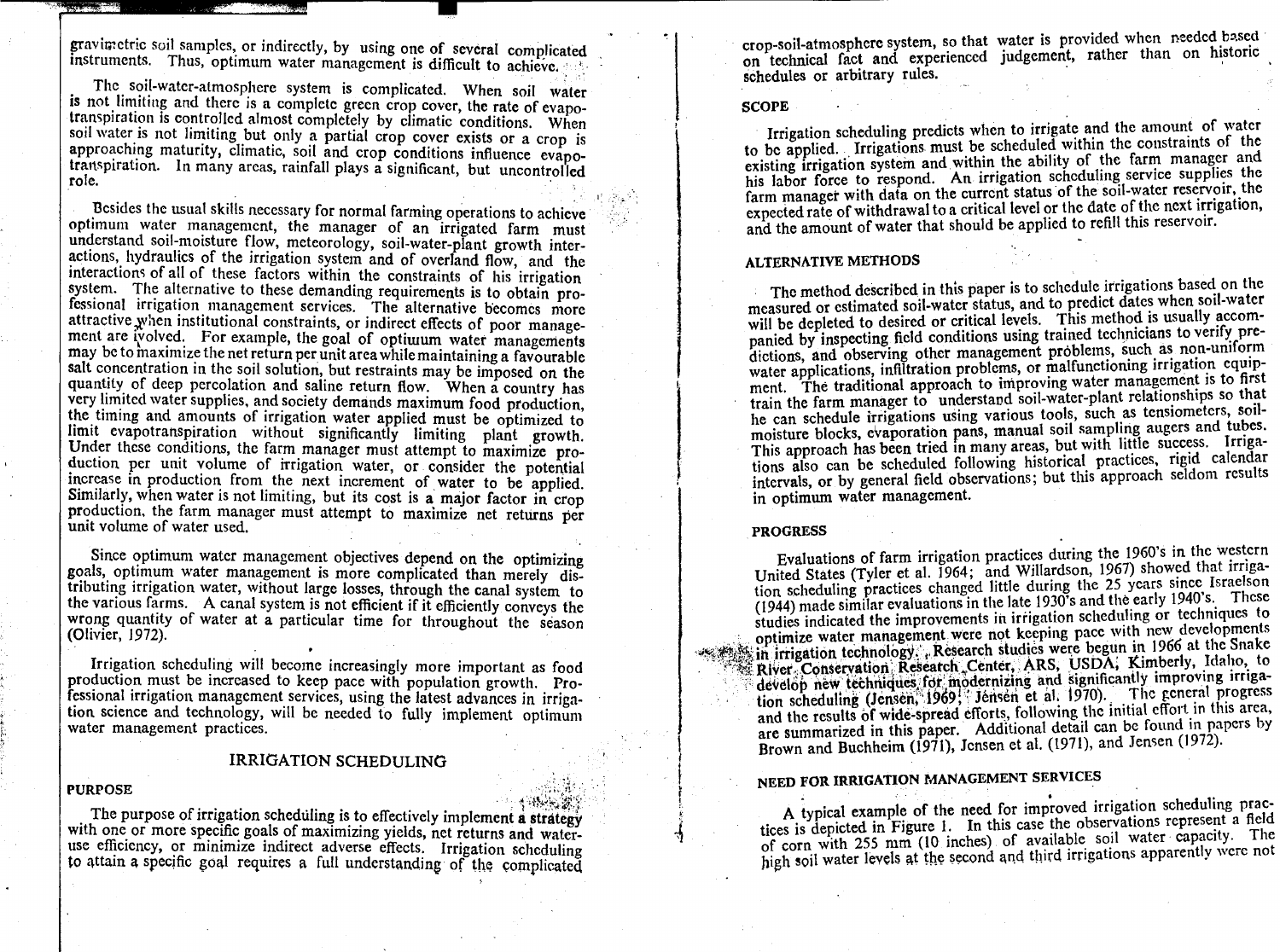

#### ka, 1966. (Reference 2)

considered or recognized by the irrigator. Surface runoff and deep percolation losses were excessive with irrigation applications of 229 and 127 mm (9 and 5 inches) for the second and third irrigations, respectively, and the irrigation efficiency for the season was only 30 per cent.

By eliminating one irrigation, the seasonal irrigation efficiency could be increased to 60 per cent. This would reduce both labor and water required. The simulated soil-water status, irrigations applied, and precipitation are presented in Figure 2.

# 3. IRRIGATION MANAGEMENT SERVICES

**OBJECTIVES** 

The primary objective of an irrigation management service is to provide the irrigator or manager of an irrigated farm with current data concerning



FIGURE 2: Potential improvement in irrigation efficiency by scheduling irrigations at  $\epsilon$ per cent depleted soil moisture on the irrigated cornfield depicted in Figure 1-Altainable irrigation efficiency without additional labor is 60 per cent, McCoo

the soil-water status of each of his fields at an economical cost. The prin cipal goal of this service is to enable the farm manager to increase the no returns from his irrigation enterprise, or maximize net returns. Increase net returns can be realized by increasing production without significant increasing associated costs, or in some cases, by maintaining production be lowering a sociated o.ts.

# **NEED**

A comprehensive study of water use on Federal irrigation projects, begu during the 1960's, clearly indicated at an early stage that farm operato. either lacked the necessary information to optimize water management did not understand the proper timing and amounts of water to be applied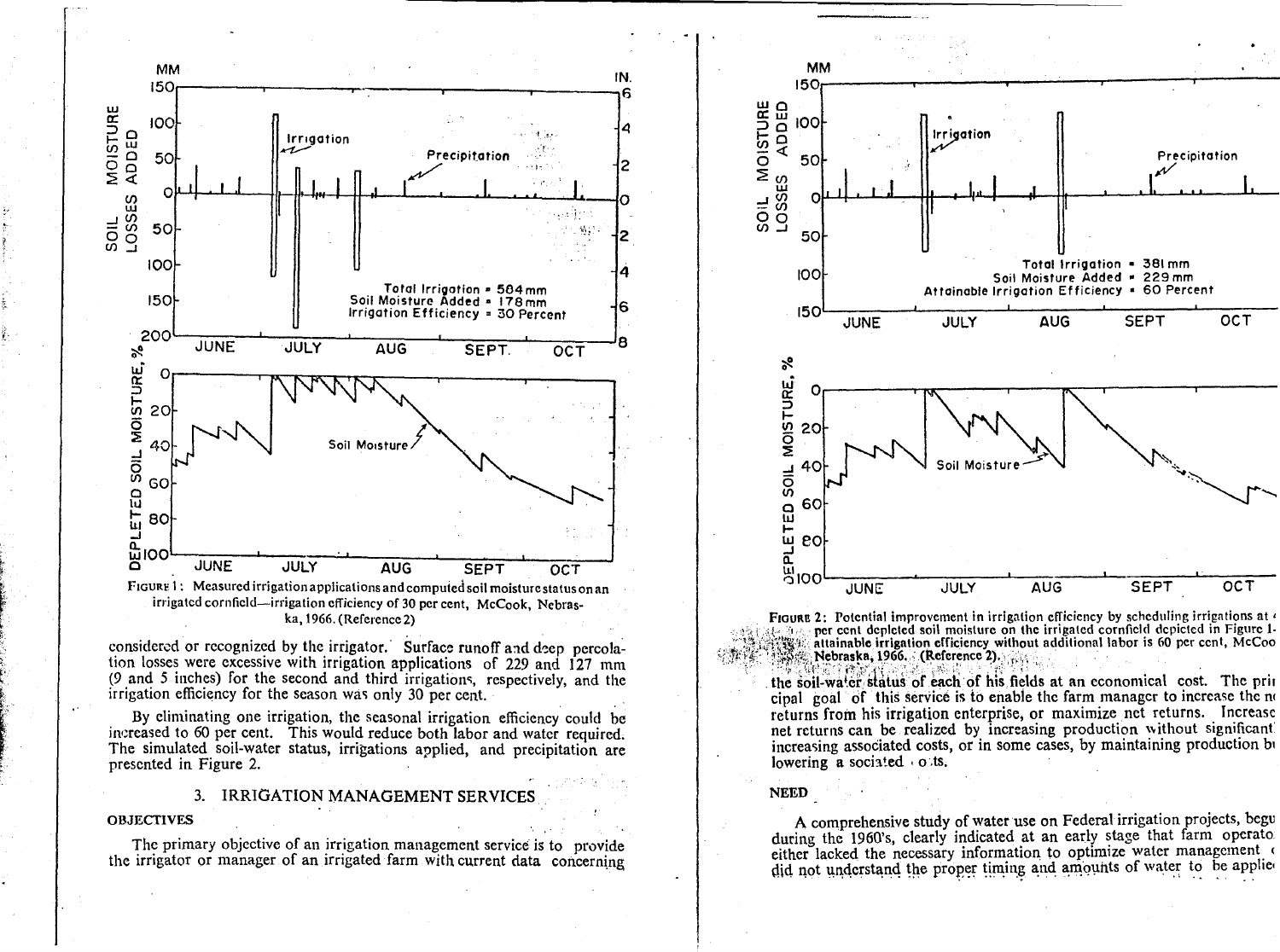Overall conclusions indicated that, on surface irrigated fields only about 45 per cent of the irrigation water delivered to the farm during the irrigation season was available for evapotranspiration through storage in the root zone. It was apparent that irrigation efficiency could be increased to 55 per cent with minor changes in water management using existing facilities, without additional labor, and with an estimated cost of about \$ 7 per hectare (\$ 3 per acre) for information on irrigation scheduling. Efficiency could be increased to 65 per cent with some additional labor and proper water management, using facilities at an estimated cost of. \$ 20 per hectare (\$ 8 per acre). Efficiencies of 70 to 90 per cent could be obtained, using proper irrigation management techniques and improved farm irrigation facilities, at a cost of from \$ 17 to \$ 198 per hectare (\$ 7 to \$ 80 per acre), depending on the status of the irrigation system. (Note: These are equivalent annual costs, 15-year life at 6 per cent.) In areas where surface water supplies are scarce and deep percolation losses could not easily be recovered, irrigations could be controlled to reduce excessive deep percolation losses with some increase in surface runoff. The surface runoff would be more readily controllable for reuse and, in many areas, reduction of deep percolation losses would reduce drainage problems.

One of the many practices affecting irrigation efficiency was the practice of irrigating too soon so that the root zone could not retain the minimum amount of water that could be applied by surface irrigation. The data in Figure 3 show that irrigations generally were less than 30 per cent efficient when less than 20 per cent of the available water was depleted. By allowing depletions before irrigating, efficiencies of 50 per cent or more could be attained.

## HISTORY OF DEVELOPMENT

By 1968, new irrigation scheduling techniques were being evaluated on 22 farms in Idaho and on 19 farms in the Salt River Project in Arizona, using a computerized irrigation scheduling program (Jensen et al., 1970). In 1969 the Bureau of Reclamation began its Irrigation Management Services (IMS) program on the A&B Irrigation District, Minidoka Project, Idaho (Brown and Buchheim, 1971). By 1973, the IMS program had expanded to three irrigation districts in Idaho, and the Bureau was providing irrigation scheduling data on 35,000 hectares (86,000 acres) of irrigated land. The Bureau of Reclamation's total demonstration and development program in 1973 involved more than 53,000 hectares (130,000 acres) in the following areas:

A & B Irrigation District, Minidoka, Project, Idaho Falls Irrigation District, Minidoka Project, Idaho Minidoka Irrigation District, Minidoka Project, Idaho Boise Project, Boise, Idaho Westlands Water District, Central Valley Project, California Palo. Verde Irrigation District, Blythe, California Colorado River Indian Reservation, Parker, Arizona. Wcllton-Mohawk, Gila Project, Wellton, Arizona Grand Valley Area, Upper Colorado River Basin, Colorado



FIGURE 3: Data from a field showing the variation in water application efficiency **irrigating at various levels of soil moisture depletion, McCook. Nebraska, 1965-1969. Total available soil wateris 255 m (1f/inches). (Refererec 2)**

EL Paso Irrigation District, Rio Grande Project, Texas Las Cruces Irrigation District, Rio Grande Project, Texas Midvale Irrigation District, Riverton Project, Wyoming Kansas-Bostwick Irrigation District, Kansas River Basin, Kansas Pueblo Area- CE&I Farm, Fryingpan-Arkansas Project, Colorado

The Bureau's approach to developing and establishing a viable irrigation scheduling service is to develop and demonstrate techniques that can be adopted by an irrigation district and the irrigators. The irrigator is accepting the new-scheduling program because he is directly benefiting from improved crop yields and crop quality, reduced fertilizer requirements, reduced drainage requirements, reduced water costs, and a better allocation of his labor force—all achieved through improved irrigation water management that usually results in more efficient water use;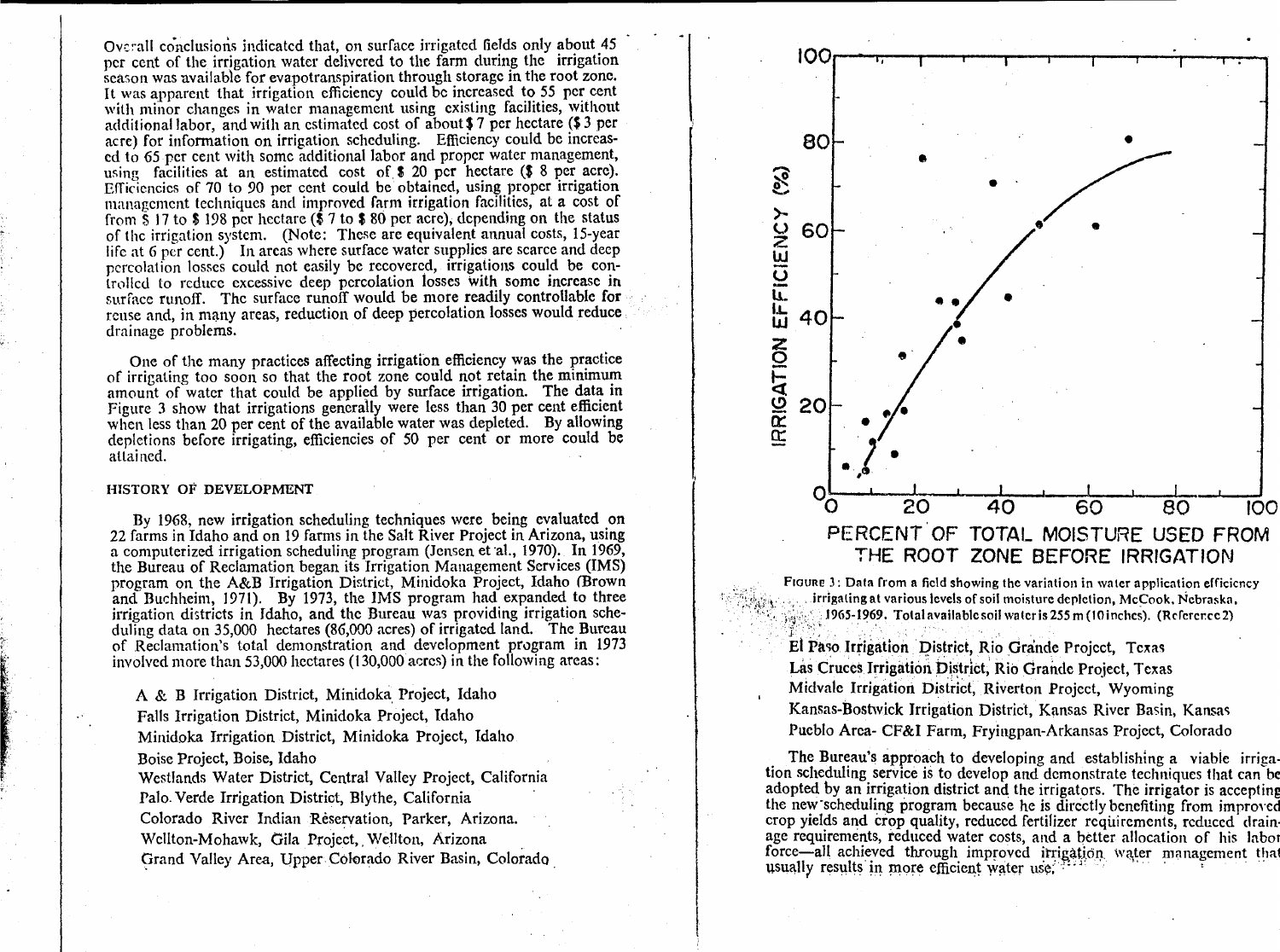### BENEFITS OF IRRIGATION MANAGEMENT SERVICES (IMS)

Benefits attributable to irrigation scheduling and the IMS program in general have been divided into three categories, reflecting their beneficiaries:

*1. Benefits to the irrigator are:*

Increased crop yields in quantity and quality. Better utilization and/or reduction of labor.

Better utilization and/or reduction of water.

Reduced leaching of soil nitrogen and other soluble plant nutrients. Fewer restrictions of water deliveries during periods of peak water use.

Reduced drainage requirements and drainage problems.

*2. Benefits to the irrigation district are:*

Better utilization of reservoir storage.

Reduced demand on the delivery system during periods of peak water use.

Reduced water use.

Capability to forecast delivery requirements.

Reduced drainage problems.

Reduced maintenance requirements.

Computerized water storage and delivery records.

Improved economic base associated with the irrigation en terprise.

3. *Benefits to the Region, State and Nation are:*

Improved economics of irrigated agriculture.

Reduced adverse environmental effects from irrigated a griculture.Improved utilization of the natural resources. Improved planning and operational criteria for irrigation

# COSTS AND IMPLEMENTATION METHODS

Because of the demonstration and developmental nature of the Irrigation Management Services program, costs during 1973 were \$ 11 per hectare (\$ 4.50 per acre) for the areas serviced. Present data and experience indicate that projected costs for large irrigated areas will range from \$ 2.50 to about \$ 5 per hectare (\$ 1 to about \$ 2 per acre) per year depending on the level of services provided. All information available in the program shows that the development of an irrigation scheduling service is economically worthwhile to the irrigator and environmentally valuable to the Nation. The Bureau of Reclamation is confident that the irrigators and irrigation districts will ultimately assume full financial support of the irrigation scheduling program. In many situations the program will be operated by an irrigation District. In others, this service may be provided by a private consulting firm. In some instances the Bureau will extend its demonstration program to an operation service under a water users' contract or memorandum of agreement. As the irrigation scheduling program gains acceptance

documented, the involvement of Federal funds will decline. There writ t a continuing limited need for general engineering and research funds ft incorporating new technological developments and updating the prograi concepts. . .

# **SERVICES PROVIDED**

The Bureau is presently providing three levels of irrigation schedulin assistance to the irrigator—the "Irrigation Guide", "Farm Method," an Field by Field." All three methods delegate to the irrigator the final dcc sion of when and how much water to apply. The three methods are briefl outlined as follows.

*Irrigation Guide.* The Irrigation Guide (Table A) gives irrigation inte vals for principal crops in an area based on daily evapotranspiration rate

# TABLE A

#### IRRIGATION GUIDE

Irrigation Guide on timing and consumptive use $-\Lambda$  and B irrigation district date of run Sep. 19, 1972

| September<br>ETP, mm/Day<br>Rainfall mm | 3.8<br>0.0 | 3.8<br>0.0 | 14<br>4.6<br>0.0 | 15<br>6.1<br>0.0 | 16<br>6.1<br>0.0 | 5.8<br>0.0 | 9.1<br>0.0 | Forecast<br>5.3 |
|-----------------------------------------|------------|------------|------------------|------------------|------------------|------------|------------|-----------------|
|                                         | $\bullet$  |            |                  | . .              |                  |            |            |                 |

## Irrigation and consumptive use requirements in mm

| Crop<br>$\ddot{\phantom{a}}$ | Coef | Daily | l To date | Past week | Next week |
|------------------------------|------|-------|-----------|-----------|-----------|
| Sugar beets                  | C.94 | 4.8   | 646       | 35.1      | 34.8      |
| Potatoes                     | 0.86 | 2.8   | 534       | 39.1      | 0.0       |
| Beans                        | 0.47 | 1.5   | 540       | 32.8      | 0.0       |
| W. grain                     | 0.47 | 0.0   | 562       | 9.7       | 0:0       |
| Sp. grain                    | 0.47 | 0.0   | 491       | 10.4      | 0.0       |

# Irrigation interval, optimum depletions, and amount to apply in mm

|                                                                    | Sandy<br>days     | Loam<br>depl           | soil<br>apply | Silt<br>days   | Loam<br>depl | Soils  <br>.apply | davs    | Clay   Loam<br>depl         | Soils<br>apply |
|--------------------------------------------------------------------|-------------------|------------------------|---------------|----------------|--------------|-------------------|---------|-----------------------------|----------------|
| Sugar beets<br>Potatoes :<br><b>Beans</b><br>W. grain<br>Sp. grain | 14<br>813<br>Ta . | 46<br>43<br>чt.<br>45. |               | 18<br>15<br>14 | 89<br>56     | 147               | 20<br>o | i 02<br>6 l<br>61<br>o<br>0 | 168            |

 $ETP =$  Potential or maximum evapotranspiration for a well watered green referen∈

Coef  $=$  The rate of evapotranspiration as compared to the reference crop.<br>Days  $=$  The normal current internal between irrigations.

 $\overrightarrow{Depl}$  = The safe allowable depletion of soil water at current growth stage.

Apply  $=$  Depth of water to be applied including system losses

# Current Information

crops) (This section is used to provide information that is of immediate use for certai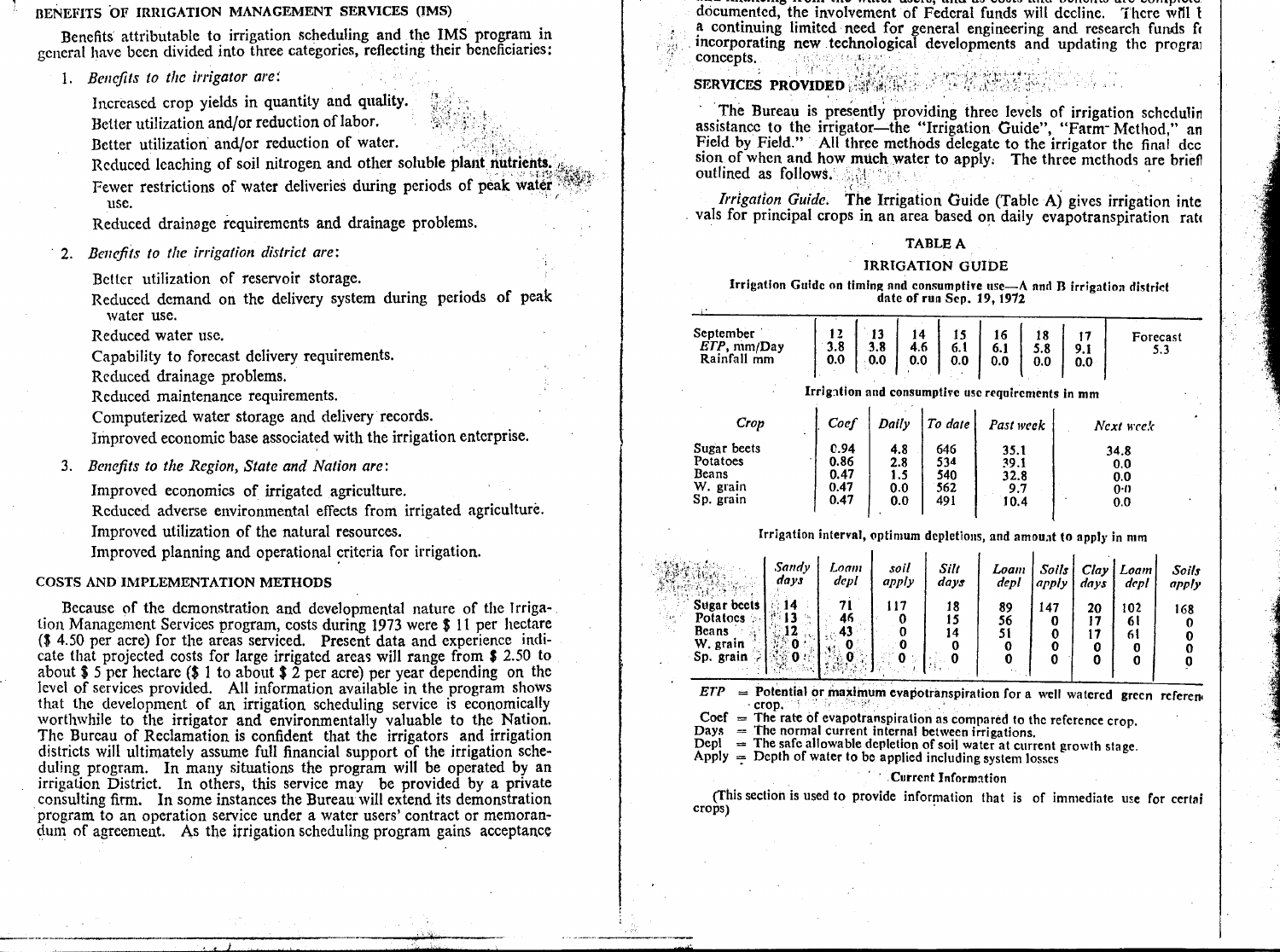Ind average w. Abolding capacities for several soils in the area. The uide is updated weekly with daily climatic data from a central location in he area. It gives the average daily water use and the total water use for the veek, the total water use to date, and forecasts erop water use for the next  $\alpha$  week. This information represents a crop with either an early, average, or ate planting date for each farm and a stage of growth that is general for the update period in the area. The Irrigation Guide is proving very effective is a supplemental service along with the other irrigation scheduling approiches. Where the data base and experience enable accurate definitions of he general conditions of the area, the recommended irrigation intervals are auite accurate.

Farm Method. The Farm Method (Table B) is substantially more comprehensive than the Irrigation Guide but requires basically the same input lata. The data for the Irrigation Guide represent the general irrigated area. whereas the input data for the Farm Method represent a specific irrigator's farm. The Farm Method, like the Guide, requires the irrigator or farm manager to keep good records on precipitation and irrigation events. liming and amounts.

The Farm Method gives the following information for each crop: the average daily evapotranspiration rates; the optimum depletion of soil moisture at the current stage of growth : the total amount of water to apply to the field, considering expected losses and non-uniform distribution of water; the interval between the last two irrigations and the next irrigation: and the need for irrigation, if the last irrigation date was on or before the first date shown, and within 4 days if the last irrigation was on or before the second date. The lower portion summarizes the accumulated depletion for each crop from the seven dates shown and for the season.

As a part of the program, a trained irrigation technician makes regular visits to each farm. The irrigator or the technician must determine if the last irrigation completely replenished the depleted soil moisture and the effectiveness of applying the desired amount uniformly on the field. The technician also works with the irrigator to analyze his irrigation operations. How often the technician must visit depends on the experience, capability, and enthusiam of the irrigator. Experience has shown that visits should be at least weekly during the initial stages of the program. After a year, the visits can be reduced to alternate weeks or longer.

Field by Field. The Field by Field (Table C) concept provides the irrigator or farm manager with the daily soil moisture status of each of his fields in the program. It gives him recommended optimum dates and amounts to apply at the next irrigations. If adequate input data are available, application rates and set times can be included. Because the data requirements are substantially greater than in the other two methods, one field technician is needed for every 2,000 to 4,000 hectares (5,000 to 10,000 acres) served by this program. Techniques and equipment being developed will ultimately expand the area that one man can serve.

The Field by Field scheduling program provides the irrigator with a computer printout once or twice weekly which is considered an "update" of his irrigation program. This update or schedule incorporates the measured climatic parameters during the update period. The update period is the

|                                                                               |                                         |                        | This period<br>in 4 days<br>irrig. was. | 8=1935<br><u>ਤੇ</u> ਤੇ ਤੇ ਤੇ ਤੇ ਤੇ<br>ਤੇ ਤੇ ਤੇ ਤੇ ਤੇ                                     |                                               | Seasonal<br>totals       | <b>SHERESH</b>                                                                     |
|-------------------------------------------------------------------------------|-----------------------------------------|------------------------|-----------------------------------------|------------------------------------------------------------------------------------------|-----------------------------------------------|--------------------------|------------------------------------------------------------------------------------|
|                                                                               | Forecast<br>6.9                         | Irr. Req               | today<br>if last                        | ននិដីទន្ទ<br><u> 슬슬슬슬슬</u>                                                               |                                               | z<br>H <sub>1</sub><br>H | 1311191                                                                            |
|                                                                               | $\mathcal{I}$<br>July 17<br>0.000<br>٠, | $\boldsymbol{z}$<br>Ý, | next"                                   | ມີມື້ຈອສຮ                                                                                |                                               | 90<br>$J_{\mu}J_{L2}$    | 8555555<br>855555                                                                  |
|                                                                               | ĝ<br>July 16<br>$\frac{1}{20}$          | Day; Interval          | last                                    | nurona                                                                                   |                                               | $July$ 08                | <b>HE2522</b>                                                                      |
| Date of run July 18, 1972<br>FARM METHOD<br>m<br>TABLE                        | July 15<br>ဖို့ဝ                        |                        | Apply                                   | 1252022<br>125522                                                                        |                                               | S,<br>o,<br>July         | c.org<br>Stritgg                                                                   |
| Irtigation Scheduling and water management services-A & B Irrigation District | July 14<br>$\frac{7}{0.0}$              | Moisture use           | Optimum                                 | <b>genson</b>                                                                            | Accumulated Depicitons (mm) since dates below | 2<br>∾<br>July           | <b>ここのこと</b><br>193427                                                             |
|                                                                               |                                         | 医生产的                   | Daily                                   | しゅうしゅうしょう                                                                                |                                               | ュ<br>July                | nnenttä<br>និងនិងដ                                                                 |
|                                                                               | $\cos(ETP)$                             |                        | Coef                                    | $\frac{8}{1}$<br>338555                                                                  |                                               | $\tilde{a}$<br>N<br>July | nundur<br>Nguniya                                                                  |
|                                                                               | Evapotranspirat<br>Rainfall, mm         |                        | Field csp Crop                          | Alfalfa<br>Sugar beets<br>Potatoes<br>Corn<br>S. Barley<br>W. Wheat<br>622<br>222<br>223 |                                               | Interval (Days)          | Alfalfa<br>Sugar beets<br>Potatoes<br>Corn<br>S. Barley<br>W. Wheat<br>និងមួយខ្លួន |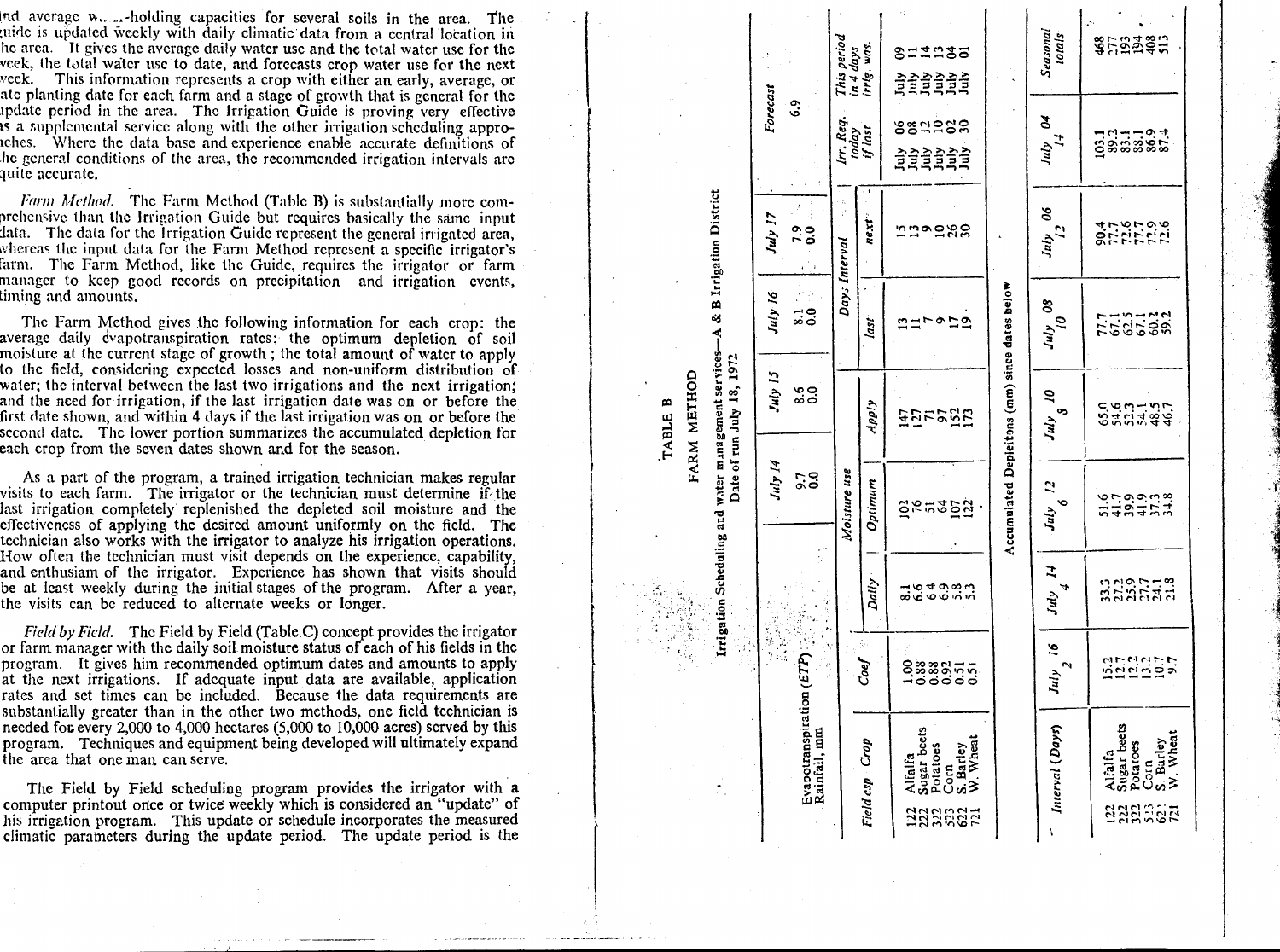| ETP<br>mm'.day                                                                                                                                                                              | というじゅうよう                |                                    |                                                        |                    | 58282588#                |                               |  |
|---------------------------------------------------------------------------------------------------------------------------------------------------------------------------------------------|-------------------------|------------------------------------|--------------------------------------------------------|--------------------|--------------------------|-------------------------------|--|
|                                                                                                                                                                                             | Date                    | <u>ដុឌិន្គនីន្ទីន្ទី</u>           |                                                        |                    | Next dute AMT mm         | <b>Esessentes</b>             |  |
| Forecast potential evapotranspiration<br>mm per day                                                                                                                                         | ETP<br>mm/1ay           | 8888777                            |                                                        | Irrigations        | Lasi date AMT mm         | százásza                      |  |
|                                                                                                                                                                                             | Date                    | 2222222                            |                                                        |                    |                          | 828888888                     |  |
|                                                                                                                                                                                             |                         |                                    |                                                        |                    | End                      | <b>246858858</b>              |  |
|                                                                                                                                                                                             |                         |                                    | Irrigation Scheduling-Field Status as of July 24, 1972 | Depl soil moisture | Beg.                     | 858588385                     |  |
| July 24, 1972 (Update 17)<br>Wind<br>run<br>km<br>Recorded daily climatic data and patential evapotranspiration<br>$\begin{array}{l} \hbox{Effect}\\ \hbox{precip}\\ \hbox{mm} \end{array}$ | 2933855                 | L. R. Allison Farms<br>Farm code 1 | $\frac{dilow}{depl}$                                   |                    | 303340034                |                               |  |
|                                                                                                                                                                                             | <b>00</b> 0000          |                                    | Hold cap.                                              | mm                 | <b>ESE8558888</b>        |                               |  |
|                                                                                                                                                                                             |                         |                                    |                                                        | RT ZN              | E                        | =========                     |  |
| for the update period                                                                                                                                                                       | Daily<br>ETP<br>mm:day  | ro4rror                            |                                                        |                    | $Crop$<br>coef<br>ave    | 888888855<br>011011011        |  |
|                                                                                                                                                                                             | Solar<br>rad.<br>mm/day | 1391421                            |                                                        |                    | Dates<br>plant,<br>cover | 882222222                     |  |
|                                                                                                                                                                                             |                         |                                    |                                                        |                    |                          | 113385888                     |  |
|                                                                                                                                                                                             | Arg.<br>temp.<br>deg. C | <b>るすうこのもの</b><br>とすうないです          |                                                        | Field size         | ha.                      | nngnoocar                     |  |
|                                                                                                                                                                                             | Date                    | <b>HERBERR</b>                     |                                                        | Field and          | crode<br>code            | <b>ARAERAZAR</b><br>entusunta |  |

CRHISCU UNIU SINGG DIG IRA aguguan con con c

ration potential for 14 days is forecast and undated with each irrevation schedule. This forecasted evapotranspiration potential is based on longterm historic data and can be modified by a long-term (more than 7 days) and/or short-term (3 days or less) adjustment for anticipated climatological anomalies during the forecast period. Along with these climatic data are included a listing of the various fields that would make up a farm or like operational unit. Data included in this list are the crop coefficients for each crop, which represent the crop's stage of growth, and are used to estimate evapotranspiration for each crop from the calculated evapotranspiration potential. Also, soil moisture status for each field is estimated at the beginging and the end of the update period. The end of the update period is the date of the update. Other items included are the effective root zone and the water-holding capacity for that zone, along with the recommended allowable depletion. These data are followed by the date of the last irrigation and the recommended date for the next irrigation on each field.

#### **SERVICES UNDER DEVELOPMENT**

The three concepts now provided represent three distinct levels of on-farm water management. A fourth concept being developed will take the Field by Field approach and relate it to the entire project or irrigation system's capability. Expected irrigation demands will be calculated and routed through the system from storage or initial diversion to the farmer's field The system management concept will allow prediction of periods of peak demand, and give consideration to the system's capability, and provide guidance on how to deal with such demands. Under the system managemen concept, it would be necessary to have most of the area under the Field by Field program.

#### **APPLICATION CONSIDERATIONS**

In calculating a soil moisture budget, the computer program can be modified to consider most irrigation decisions that can be adequately defined The various parameters being considered include optimum depletion levels water-holding capacities, leaching fractions, soil intake rates, water table contributions, daily climatic variations, precipitation probability, and effective rooting depths. These considerations will provide the farm manage the best soil-plant-water information available, and with sufficient lead time will allow him to make critical management decisions. The major decision confronting all irrigators are when and how much water to apply at the nex irrigations. Making the correct decisions and executing these can greatly affect the irrigators economic objectives. Scientific irrigation scheduling will allow the farm manager to plan the total farm operation with confidence in the projected crop water requirements for the next 14 days.

Utilizing a computer to develop the detailed irrigation schedule require detailed input data. The ability of high speed computers to sort, store, an process a large volume of data offers other advantages. At the end of the irrigation season or at any interim time, a complete record of these data an associated calculations can be produced for evaluation and future plannin of the irrigation operation. When incorporated with economic and viel data, these operational data could also be used to optimize irrigation enter prises.

FIELD BY FIELD METHOD El Paso Ir., Dist.<br>Irigation Management Servi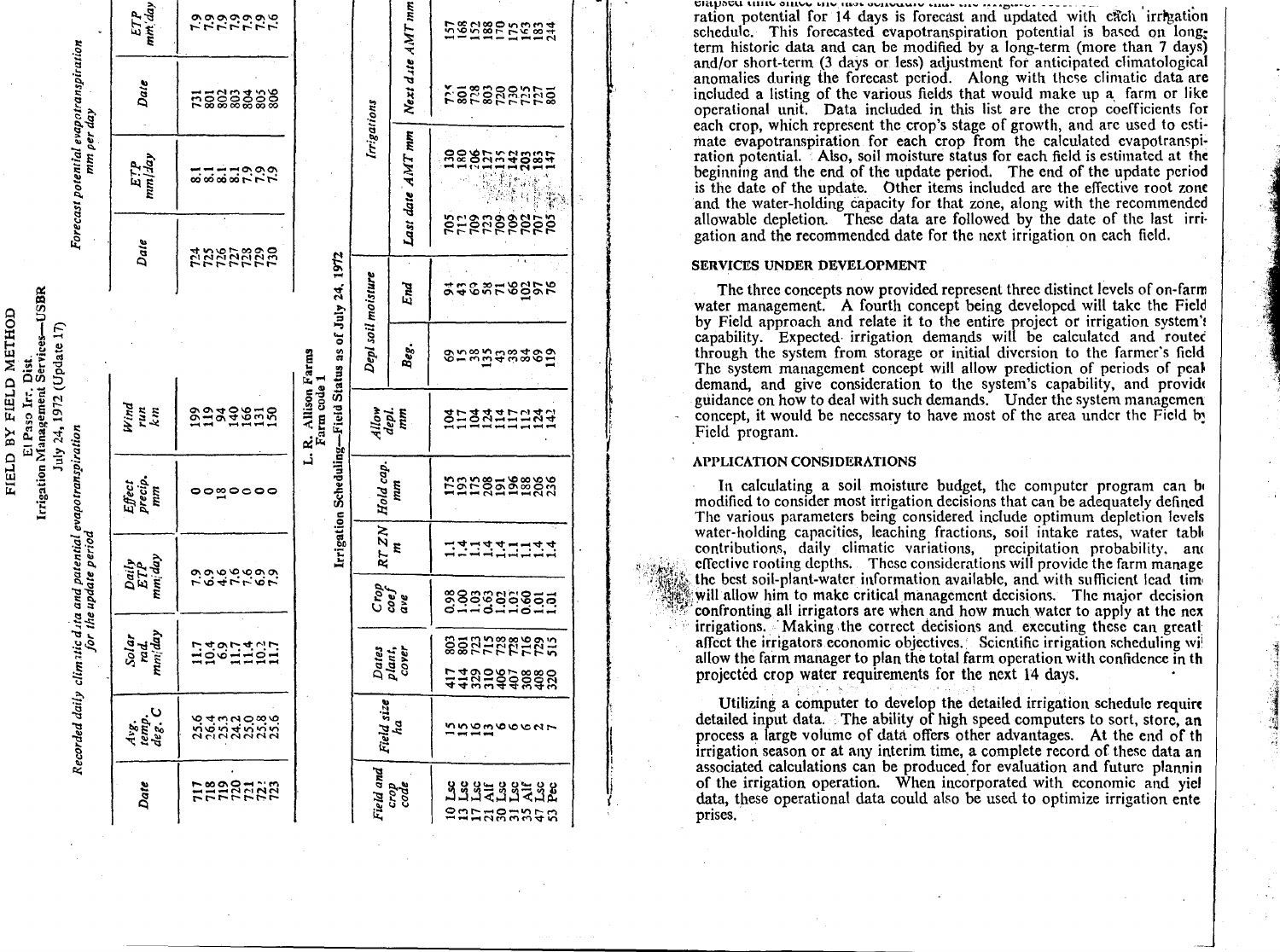#### Y. /A **1 I** I II, ilLik,Z 1 LVEAV1.01,1 1.)

#### PROFESSIONAL AND SUPPORT STAFF

The number of personnel necessary to provide a comprehensive irrigation scheduling program has been estimated to range from one man for every 800 hectares (2,000 acres) to one man for every 4,000 hectares (10,000 acres). Because of different field sizes, a more realistic estimate of manpower is one man for every 200 fields. In estimating manpower requirements, it is important to consider the amount of water measurement and the degree of water management that is currently involved in the area. The degree of detail to be provided by a scheduling program drastically affects the size of the staff required, to serve an area. For example, the estimates given relate to the Bureau's "Field by Field" approach. If these estimates were extended to the "Farm Method" or "Irrigation Guide", one man could serve as many as 200 farms or 2,000 fields, whichever is greater.

Maior consideration in staffing an irrigation scheduling operation must be given to the interdisciplinary nature of the program. It would be very difficult to find an individual fully capable of dealing with all aspects of a comprehensive program, and therefore, a team approach is essential to develop a good water management program. A team approach will allow selection of individuals with complementing technical backgrounds and varying levels of participation. A typical team that could serve an estimated 40 hectares (100,000 acres) would be:

- Agricultural Engineer (crop water requirements and on-farm irrigation systems including water measurement)
- Hydraulic or Civil Engineer (water delivery systems, water measurement in canals and laterals and computer operations)
- 1 Soil Scientist or Agronomist (soil and crop characteristics, soil-plantwater relationships and plant nutrition requirements)
- 7 Fieldmen ,(soil and climatic data collection)

Any one of the professional members could be replaced by a qualified, trained, and experienced technician. The operator of the computer would depend on the individual best trained in computer technology. Of equal importance to the technical capability in developing the team is the ability . of the team to communicate with the farm managers and irrigators. The success of this program lies in the ability of the team to establish communications with the irrigator and maintain the irrigator's confidence in the program, or the goals of the program will not be achieved.

#### INPUT DATA REQUIREMENTS

In beginning a computerized irrigation scheduling program the first step is collecting field data necessary to develop a daily water budget for the fields to be scheduled. This requires soil parameters, principally the soil water-holding capacity by depth to maximum rooting depth where infiltration rates could be restrictive or where shallow water table, and thickness of the capillary zone should be evaluated. In many areas, these data are available from research publications. Typically, information on each field

*<u>RUINCUMBERL ATH-66 INSTER</u>* contains farm and field codes, field size, representative soil types, waterholding capacities per unit depth to the maximum expected rooting depth, estimated field irrigation efficiency, depth to water table, and capillary zone. The basic crop data required for each field at the start of the irrigation season includes the crop to be grown, its anticipated planting date, estimated full cover date, and allowable soil-water depletion or optimum depletion by growth stages, and the maximum depletion possible for each soil-crop system.

Crop growth and the soil-water level should be monitored periodically, and the data files updated as necessary to maintain the desired accuracy in the schedules. Planting, effective cover, and harvest dates that initially were estimated should be revised as they occur. Another parameter subject to seasonal changes is the effective root zone, which expands with crop development. Where necessary, changes in depth of water table should be monitored and the input to the computer modified. Estimated soil moisture levels usually arc periodically evaluated on a spot-check basis. Several basic approaches are used, with the "feel method" being the most popular. Using an Oak-field probe or similar soil sampler, a field is probed and its soil moisture estimated by feel and compared to calculated values. This method was proved sufficiently. accurate and quite effective when used by experienced fieldmen. Tensiometers, placed in various locations of a field and at different depths, also are used to assess the effectiveness of irrigations and the scheduling program. Gravimetric soil sampling and analysis are used to obtain soil moisture values and to verify historical computer calculations and some of the  $\delta$ bil parameters used. Two other soil moisture measurement devices, used in the Bureau of Reclamation's scheduling program, are the neutron probe and the Speedy Moisture Master.

The climatic data collected to update the water budget are daily maximum and minimum air temperatures, dewpoint temperature, daily wind run, and solar radiation. These climatic data represent a climatic region or area, and each farm is assigned to a specific region. Meteorological conditions delineate the climatic regions; for example, a mountain valley may require three climatic regions to cover one project area, while in another area one climatic region may cover several large irrigation projects. Precipitation is a farm parameter, and therefore, differs from the other climatic data. Once these data arc available, the irrigation scheduling program can be used to update all schedules, and all schedules,

When beginning an irrigation scheduling program, the exactness of the soil data is not paramount. The best data available are always used, but often the coverage or the accuracy may be less than that desired. Soils maps and research publications are good sources of most of the basic data needed to start the program. During the period of calibration, most of these inaccuracies can be resolved, and as the program continues, there can be further refinements. This is, in fact, one of the real services of the program, the development of a wealth of usable tested data.

At the beginning of an irrigation scheduling season, the first requirement is to establish the soil moisture status of each field on the program. This is the reference point from which all soil moisture budgets are calculated until the